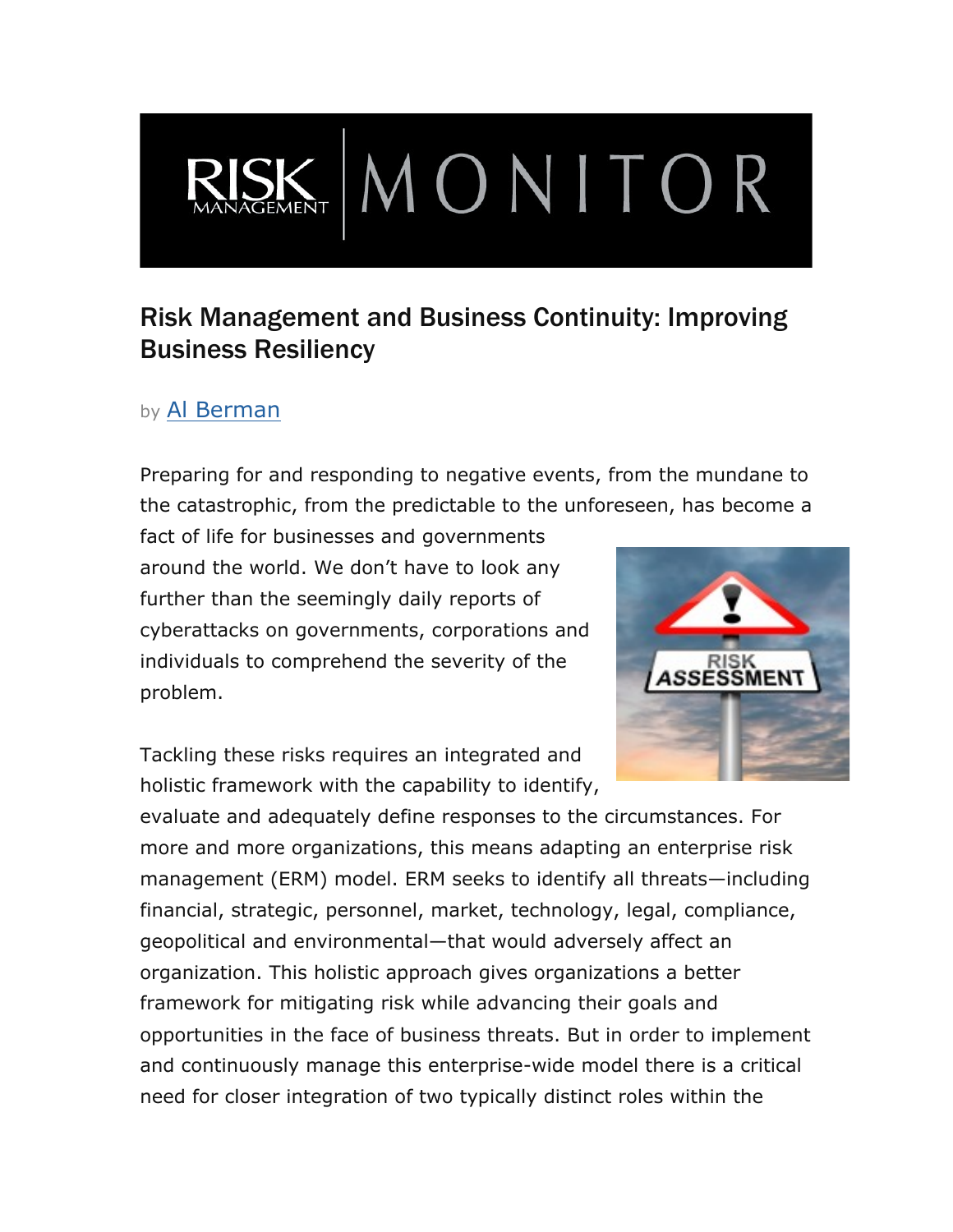organization—business continuity management (BCM) and risk management. Together, these two vital elements make up a robust ERM plan and have a tremendous impact on an organization's ability to contend with interruptions to the execution of organizational activities.

Put in the simplest terms, risk management is concerned with minimizing the probability of and destruction caused by negative events. Operational risk management, as the name implies, must cope with interruptions at the operational level. Recognizing that there are inherent imperfections in systems, people, facilities and general operational functions, the essence of operational risk management is to negate or reduce the probability of an incident occurring. Focusing upon incident-specific, site-specific analysis of potential causes of interruptions, risk managers seek to preclude incidents from occurring. If elimination of the risk is not possible, the focus moves to minimizing the results of the negative event.

For example, suppression systems reduce the risk of operational disruption caused by fire damage. Redundant equipment decreases the possibility of operational interruption resulting from machine breakdown and redundant communications help maintain connectivity. By analyzing past events and examining known hazards (defined flood plains, hurricane-prone areas, construction sites, earthquake areas and terrorism-prone areas) operational risk management seeks to avoid the occurrence of negative destructive events.



But creating strategies to minimize the probability that an event will impact an organization certainly will not prevent the incident from taking place. No degree of preparation can stop a tornado, tsunami or other massively destructive event. So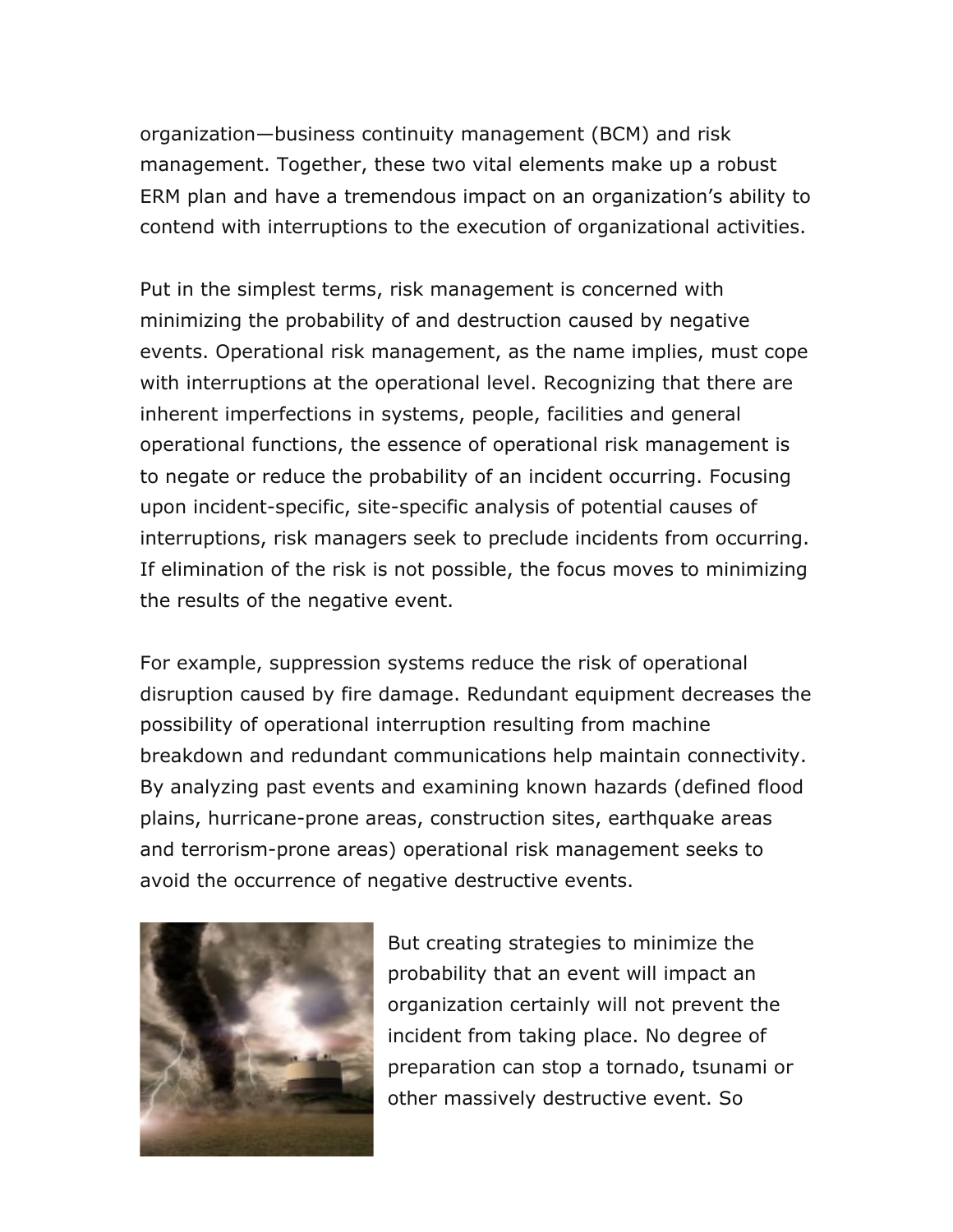understanding that every incident is not preventable, our other line of defense is to minimize the impact. That's where BCM comes in. BCM is concerned with minimizing the impact upon the entity after an event occurs and restoring the organization to its normal operations and delivery of products and services as quickly and safely as possible. In short, BCM helps maintain the viability of an entity under duress. Because it is event-neutral, BCM is able to categorize effects into four distinct categories:

- ! Effects on facilities, making them inaccessible or unusable
- . Effects on operational capability, such as supply chain interruptions, processing errors or staff unavailability
- **Effects on technology**
- ! Effects on the organization itself, ranging from financial problems to intellectual property rights.

When an event inevitably does occur, the optimal goal is to make any business interruptions imperceptible to those outside the affected organization. Here's an example of how risk management and business continuity management, working together, enabled an organization to achieve that goal:

One of the world's most important foreign exchange dealers realized that, as an occupant of a high rise building, it could not control the consequences of all incidents that might impact its ability to service its customers, which were some of the largest financial institutions in the world. A review by the company's risk manager determined that there was a likelihood of an interruption in service as a result of construction work in the surrounding area. To reduce the risk, it was recommended that they install redundant lines and route them through alternative conduits into the building. So they undertook building redundancy in their telecom network. In addition, the risk of server failure was